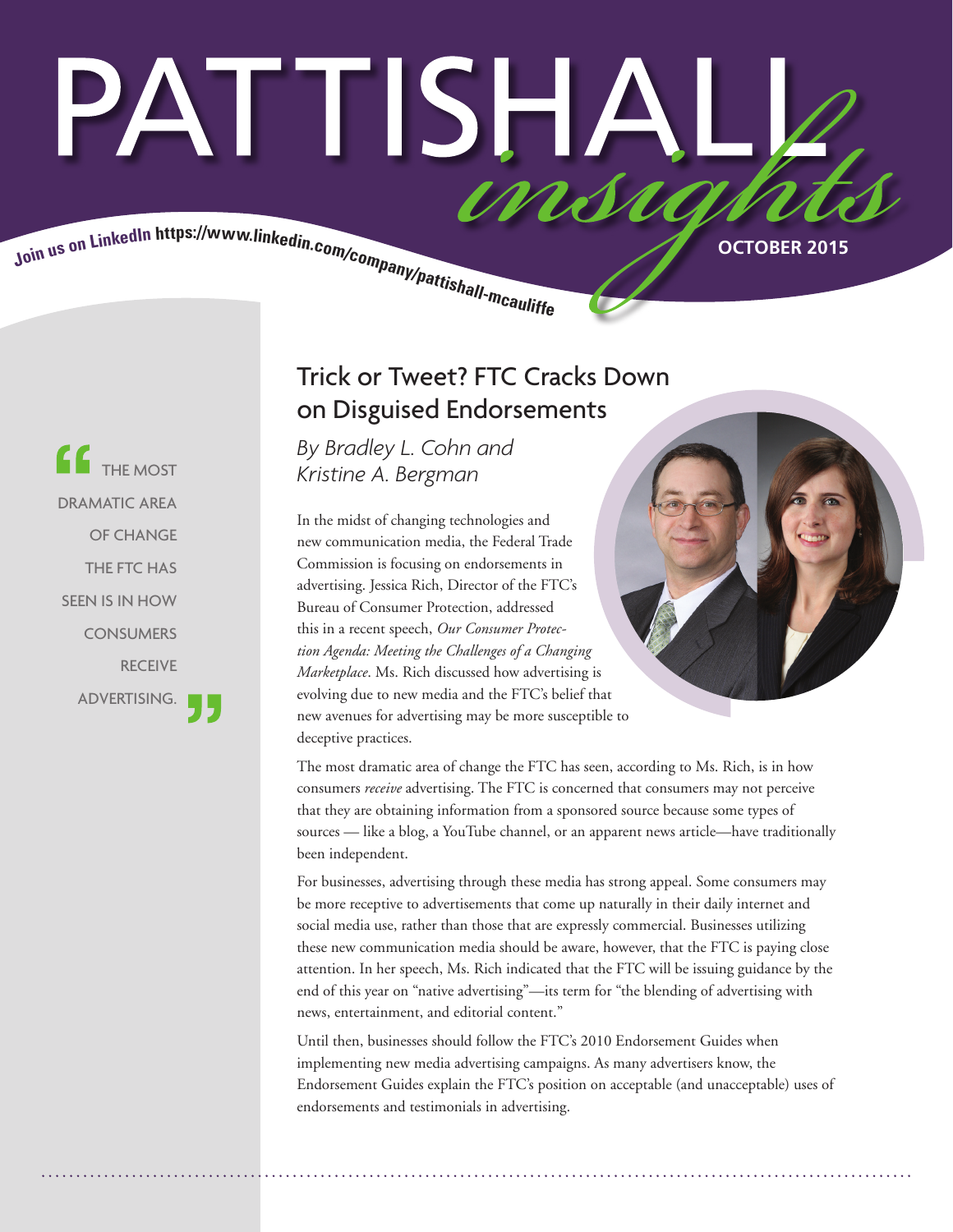The FTC recently refreshed its Endorsement Guides by providing a helpful "Frequently Asked Questions" section on its web site. Newly launched, "The FTC's Endorsement Guides: What People are Asking" is a user-friendly web page that answers questions raised in connection with these Guides. Many questions address specific issues that arise in social media contexts. For example, all social media posts must disclose an advertiser's sponsorship if the post was the result of a compensated endorsement.

Those interested in the FTC's "What People Are Asking" webpage can visit: [www.ftc.gov/tips-advice/business-center/guidance/ftcs-endorsement-guides-what-people-are-asking](https://www.ftc.gov/tips-advice/business-center/guidance/ftcs-endorsement-guides-what-people-are-asking)

For the FTC's Endorsement Guides webpage, visit: [www.ftc.gov/sites/default/files/attachments/press-releases/ftc-publishes-final-guides-governing](https://www.ftc.gov/sites/default/files/attachments/press-releases/ftc-publishes-final-guides-governing-endorsements-testimonials/091005revisedendorsementguides.pdf)endorsements-testimonials/091005revisedendorsementguides.pdf

Ms. Rich's speech also highlighted some of the recent investigations undertaken by the FTC to resolve purported deception in endorsements. For example, in February 2015 a shipment broker was charged with failing to disclose that its online reviews were posted by people who were given discounts and awards as incentives. The FTC also filed a complaint against a company that allegedly arranged for paid endorsers to appear on television program interviews as independent home security experts.

The FTC continues to investigate what it perceives as deceptive advertising on social media. In November 2014, when Sony's advertising agency directed employees to post positive tweets about Sony's new game console, the FTC charged Sony with deceptive practices.

In an instructive and recent action, the FTC investigated the payment of video game reviewers who spoke positively of Microsoft's Xbox One gaming system but failed to disclose that they were being compensated for the reviews. The actions by Microsoft and its advertising agency, Starcom, reveal best practices for companies involved in social media advertising. Although the YouTube campaign for the Xbox One was created by a third-party independent contractor, Microsoft and Starcom could have been charged by the FTC for their involvement through the third-party. Nevertheless, the FTC issued a letter to both companies notifying them that they would not be investigated for this matter. The FTC noted that Microsoft already had a "robust compliance program in place" when the YouTube campaign was launched as well as "relevant training made available to employees, vendors, and Starcom personnel." Finally, the FTC commended Microsoft and Starcom for implementing additional procedures regarding sponsorship endorsements since the Xbox One campaign, particularly procedures to better monitor campaigns conducted by subcontractors.

As social media platforms and technologies develop, businesses will discover new ways to reach out to consumers. Given the FTC's monitoring of social media advertising, the best practice for a business is to have—and follow—proper endorsement compliance policies and procedures.

If you have any questions regarding these or other related issues, please feel free to contact Bradley Cohn at blc@pattishall.com or Kristine Bergman at kab@pattishall.com.

**CONTREACTIONS BY** MICROSOFT AND ITS ADVERTISING AGENCY, STARCOM, REVEAL BEST PRACTICES FOR COMPANIES INVOLVED IN SOCIAL MEDIA ADVERTISING.

This newsletter is offered for general informational purposes only. It does not constitute legal advice and your receipt of it does not create an attorney-client relationship. Under the Illinois Rules of Professional Conduct, the content of this newsletter may be considered advertising material. ©2015 PMNH&G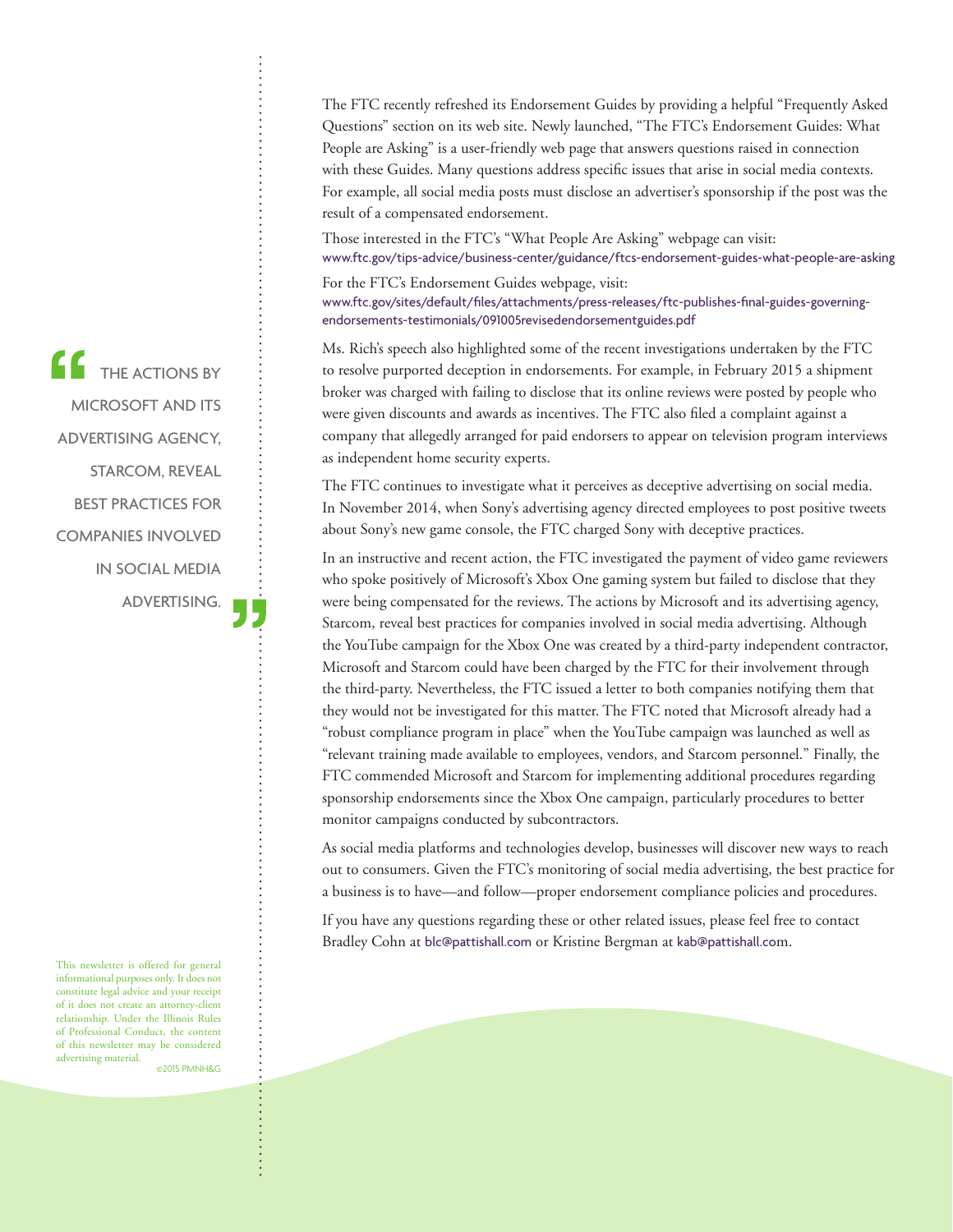

### NEW ASSOCIATE

### ■ Kristine A. Bergman

Kristine has rejoined the firm as an associate after working as a summer associate in 2014. Kristine received her J.D., *cum laude*, from Loyola University Chicago School of Law, where she served as Executive Editor, Lead Articles for the *Loyola University Chicago Law Journal*. Kristine was an Intellectual Property Law Fellow and a Student Fellow at the Institute for Consumer Antitrust Studies. She also served as President of the Intellectual Property Law Society and competed on Loyola's ABA Negotiations team.



Kristine is a graduate of Amherst College with a degree in Mathematics and English.

Following her undergraduate studies, Kristine worked for the Great Books Foundation in Chicago, an independent nonprofit publishing and educational organization that promotes literacy, critical thinking, and social and civic engagement.

### ■ Phillip Barengolts

Phil has been appointed the Chair of the North American Subcommittee of the INTA Parallel Imports Committee, and appointed to the INTA Unfair Competition Committee for the 2016-2017 terms. Phil has also been appointed to the CLE Board of the ABA Section of Intellectual Property Law.

### ■ Thad Chaloemtiarana



Thad was selected as the Trademarks Program Chair for the ABA Section of Intellectual Property Law's 31st Annual Intellectual

Property Conference in Bethesda, Maryland in 2016, and Chair of the Associates Task Force for the Section's Membership Committee. Thad was also selected as a member of the Section's CLE Board and its TTAB Rules Package "Rapid Response" Task Force.

### ■ Bradley L. Cohn

Bradley has been appointed to the INTA Government Officials Training Committee for the 2016-2017 term.

### ■ Jonathan S. Jennings



Jonathan has been appointed to the INTA Right of Publicity Committee for the 2016-2017 term.

### ■ Belinda J. Scrimenti

Belinda has been appointed to the INTA Famous and Well-Known Marks Committee for the 2016-2017 term.

### ■ Joseph N. Welch II

Joe has been appointed to the **APPOINTMENTS** TO TRADEMARK Reporter **APPOINTMENTS** INTA Trademark Reporter Committee, the editorial committee for that publication, for the 2016-2017 term.

### PRESENTATIONS

### ■ Phillip Barengolts

Phil will be speaking on a panel on "Branding Strategies: Protecting and Monetizing Your Most Valuable Assets" at the Stout Risius Ross Intellectual Property Symposium in Chicago on November 5.

### ■ Jessica A. Ekhoff

Jessica moderated a Chicago Bar Association CLE Seminar on "Intellectual Property Law Basics for Non-IP Attorneys and New IP Attorneys" on October 6. She also moderated a panel on "The Dos & Don'ts of Self-Evaluations," for the Coalition of Women's Initiatives in Law, on October 7.

### ■ David C. Hilliard



David addressed the Iowa Intellectual Property Law Association on October 2, at their Annual Meeting

at the University of Iowa College of Law, on "Opening Statements and Closing Arguments in Intellectual Property Cases."

### ■ Jonathan S. Jennings

Jonathan spoke on "Understanding Identity Rights to Avoid Pitfalls in Pharma Advertising" at the Robert H. McKinney School of Law's annual program entitled "Legal Frontiers in Health Law: IP, Information, Ethics, and Business Practice," in Indianapolis, Indiana, on October 6.

### **PUBLICATIONS**

Jonathan's article, "New FDA Guidance Implicates Trade Dress Rights," was published in the September 2015 issue of *Law Lore & Practice*, published by The Pharmaceutical Trade Marks Group (PTMG).

### **TEACHING**

### ■ Phillip Barengolts

Phil is teaching Trademark Law at The John Marshall Law School this semester.